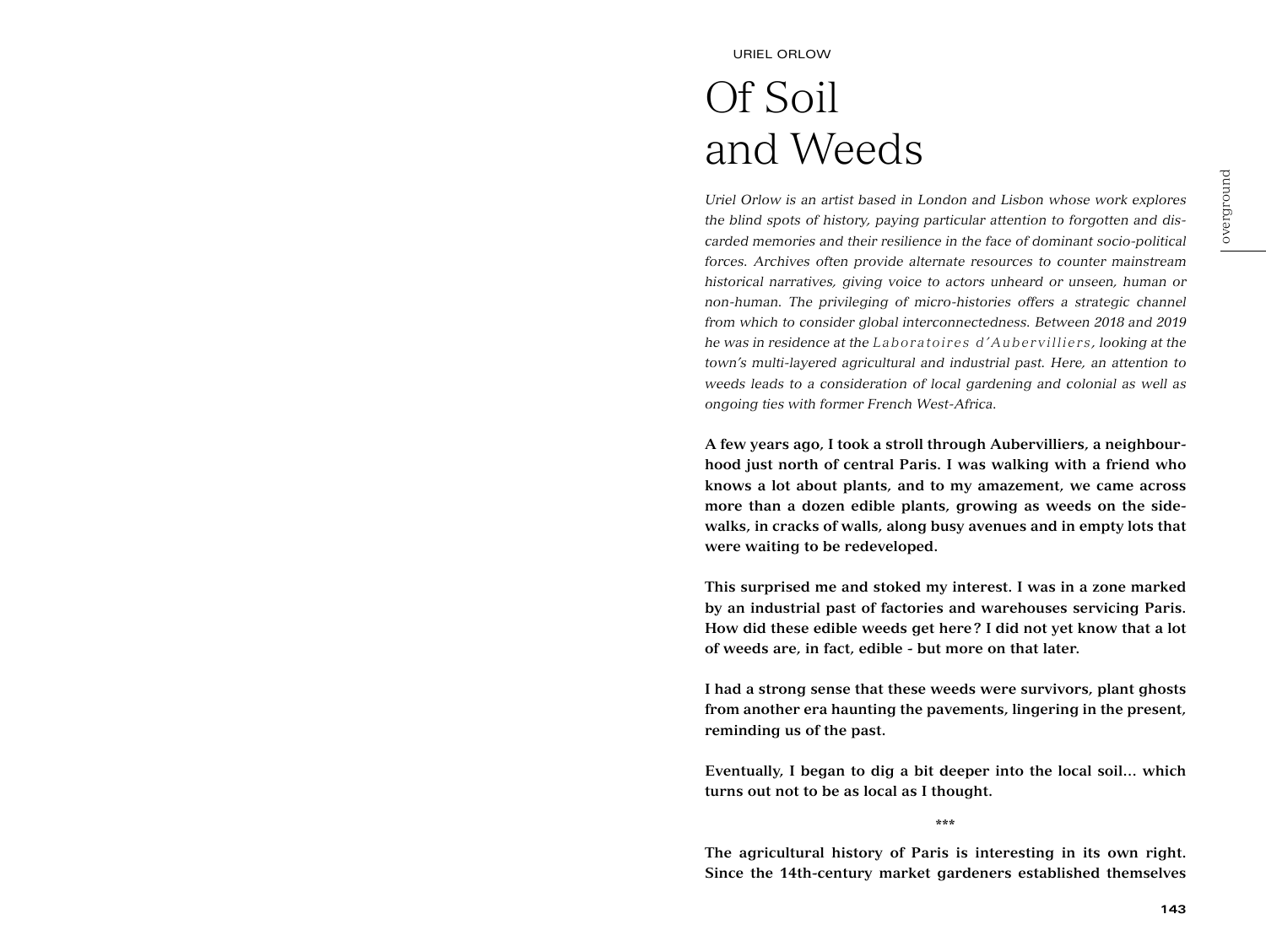

Fig. XX : Uriel Orlow, *Soil Affinities*, 2018-2020, Installation View Kunsthalle Mainz, (Detail of a stained-glass window from the church Notre-Dame-des-Vertus in Aubervilliers, made by the Charles Champigneulle Studio in 1919)

**along the marshy lands of one of its canals in today's Marais neighbourhood in the centre of Paris, where they were doing intensive agriculture on very small parcels of land behind their houses.** 

**The Maraichers turned unwanted horse manure from all over the city into valuable soil to produce edible greens all year round. The heat produced by the micro-organisms in the manure allowed them to grow seedlings as early as March. Over the years, the market gardeners turned millions of tons of stable horse manure from the city's transportation service into salads.**

**In the mid-nineteenth century, however, big city planner Baron Haussmann was transforming Paris into a modern city with large avenues and buildings for the new bourgeois class. This forced out the market gardeners living in the centre of the city.** 

**Having built up their soil over so many years, they wanted to take their valuable soil with them when they were evicted from the city centre.** 

**They decided to settle North of Paris, in and around the suburb of Aubervilliers. They walked their soil there in carts.** 

**Around 1900 together with the farmed fields around them, the market gardens supplied ninety per cent of all vegetables sold at the markets in Paris. They continued using the hotbed system they had already developed as well as other pioneering permaculture techniques such as soil mulching and rotating crops, which prevents the impoverishment of the land by alternating crops over time.** 

**They also developed special vegetable varieties: for example, a variety of onions called " jaune paille des vertus".** 

**By the 1900s, however, bucolic life in the Parisian suburb had also begun to change. With the advancement of industrialisation, this form of local agriculture was already beginning to make way for developing industries. Factories were being built, and workers brought in. Initially, these were from the countryside, later also foreign workers. Disconnected from a more agrarian life and paid very little, the workers were often malnourished. Thus in the few remaining patches of land around the factories, workers' gardens**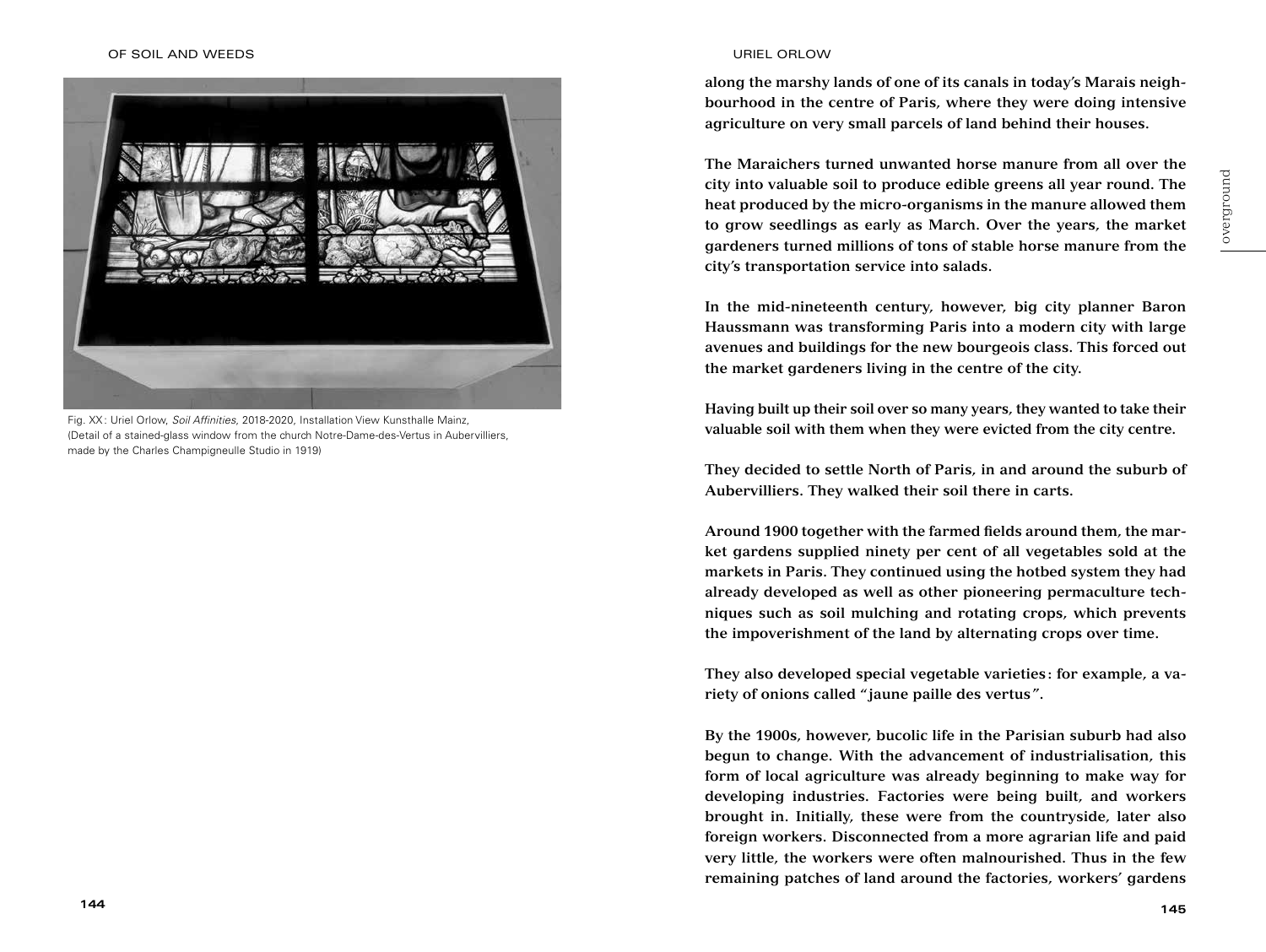## OF SOIL AND WEEDS URIEL ORLOW

**were set up for them to grow their own food. These are still cultivated today.** 

**Other survivors of Aubervilliers agricultural past in the form of wild-growing plants – weeds – that escaped the fields, established themselves in the streets and got mixed with new arrivals brought in by migrant workers who often travelled with their favourite plants from back home.** 

**\*\*\***

**Not many people paid attention to these survivors, these living memories of the recent past, these ghostly plants haunting the pavements.** 

**One of the rare enthusiasts of these colonisers of gutters, sidewalks, walls and roofs was Paul Jovet, a young working-class natural history student who supported himself by working as a teacher. In 1915, at the age of nineteen, he was appointed to work in the Northern suburbs of Paris and, in 1920, ended up at a boys school in Aubervilliers.** 

**He wrote in his diary:** 

*In Aubervilliers, during breaks, at lunchtime, in particular, I would make my way to a wasteland between the school and the canal Saint-Denis, where I ended up finding a number of peculiar plants and, looking closely through the flora, I came to understand that one of them was an alpine plant. And then, there were plants from other countries, which eventually became the object of my first botanical notes for the botanical society.* 

**He went out daily, scanning every gap in the pavement, every crack in a wall, the most insignificant discovery could turn out to hold the most precious piece of information.**

**The ecological category of spontaneous plants from the fields or foreign countries continued to fascinate Paul Jovet.** 

**On his daily walks, he collected them and then carefully pressed them between newspaper sheets, eventually producing an enor-**

**mous collection of weeds, amounting to some 60.000 samples.** 

**Eventually, he was appointed as a botanist at the Museum of Natural History in Paris, where he fought to have his interest in spontaneous, wild weeds recognised as a research subject.** 

**His singular focus on the local flora of the region at a time when most other botanists were keen to discover exotic species in faraway lands was promoting localism well ahead of its time.** 

**He said: "We need not travel far. There are many plants growing on the Parisian soil: you just need to search for the weeds' country of origin" And so he became one of the pioneering weed spacetime travellers.**

**He took no direct interest in cultivated plants. But in the margins of his botanical summaries, he did make notes of cultivated plants he found in the early 1920s in Aubervilliers: barley, oat, rye, millet, sorghum, chickpeas, lentils, potatoes, flaxseed, mustard seed, beets, goatsbeard, onions, curly leaf parsley, chard, and coriander.** 

**\*\*\***

**In 1899, following the infamous Berlin conference in which European powers parcelled out Africa among themselves — at the same time Aubervilliers' suburban agriculture was beginning to make way for developing industries and their accompanying factories the French colonial department created the Colonial Test Garden on the eastern edge of the Bois de Vincennes. This place became a hub for plants and seeds from the New World: recently discovered plants were tested and their economic value assessed. If deemed valuable crops, they were propagated and transported in specially designed transportation units, called Ward cases, to the new test gardens of Dakar, Saint-Louis, and elsewhere in West Africa. There they would be tested for the local environmental conditions and acclimatised. In this way, France introduced peanuts and many other cash crops to its new colonies.** 

**In 1902, the Colonial Ministry of France also opened a Higher School of Tropical Agriculture so that French agronomists could be trained to work overseas. And over time, the local test gardens**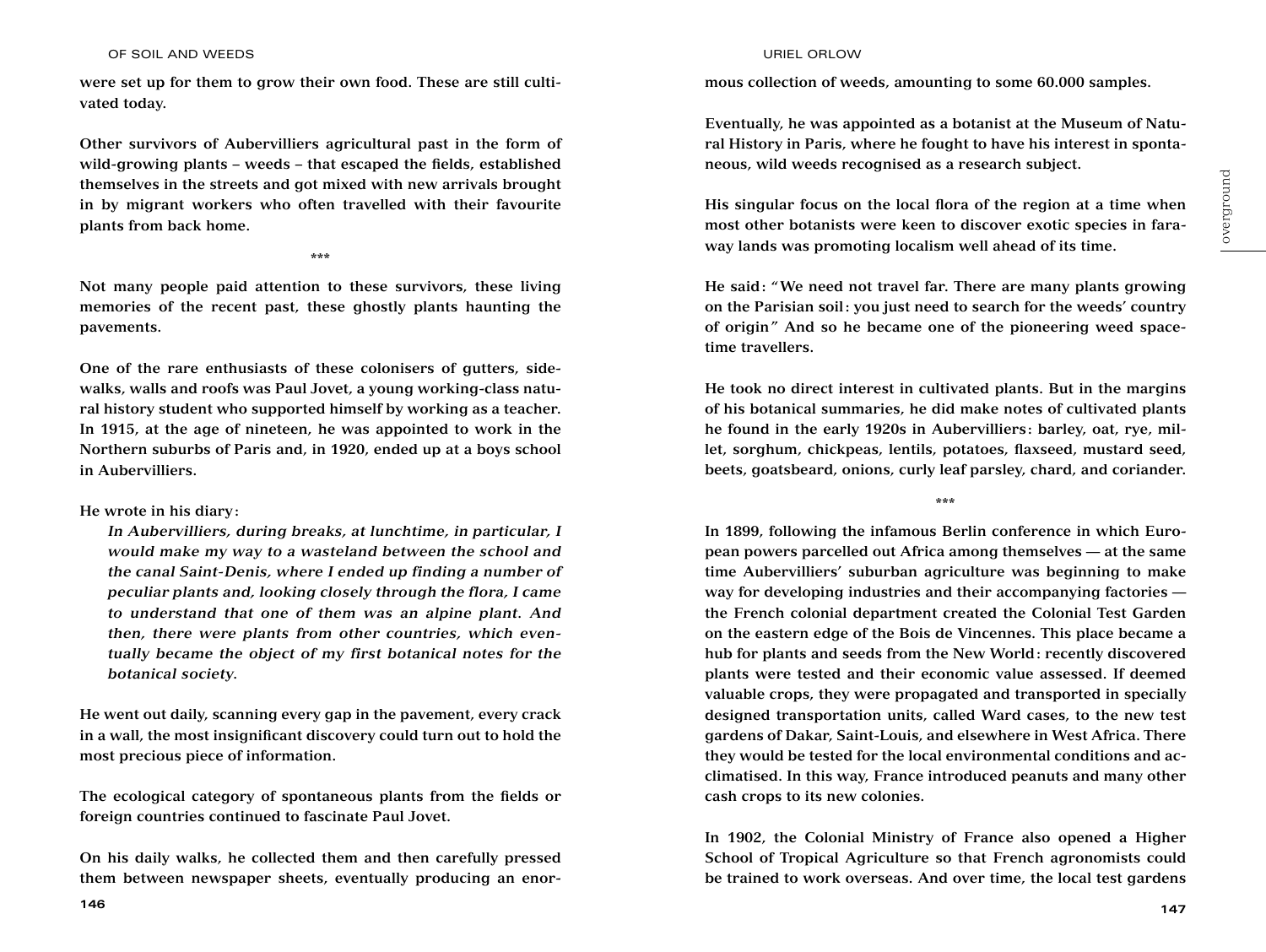## OF SOIL AND WEEDS URIEL ORLOW

**began to test and farm basic European crops such as tomatoes, peppers, green beans, onions and cabbage for the growing population of French settlers.** 

**Large-scale farming of market vegetables in West Africa for European consumption — contrary to the colonial economy based on commodity plants like cocoa, coffee, peanuts, etc.— only took off fully after independence from France in 1960, partly due to faster and cheaper means of transport. Today there are multiple French and European businesses located in Senegal and elsewhere in West Africa producing market vegetables almost exclusively for Rungis, one of the biggest wholesale markets in Europe located in the Parisian suburbs – thus continuing forms of extraction, structures of control and trade routes established in colonial times.** 

**\*\*\***

**Back in Aubervilliers, I began to follow and look for some of the plants in Jovet's diary entries almost a hundred years later.**

**On 21 October 1921, he went to the museum of natural history for the first time to register a plant he found:** *Galinsoga parviflora, the gallant soldier or potato weed***. I also found it on my walks through Aubervilliers almost a hundred years later.** 

**The plant is from the daisy family from South America and was first brought from Peru to European botanical gardens, including Paris and Kew Gardens in London in the late 18th century. When it escaped into the wild in the British Isles, it became temporarily known as the 'Kew Weed'. In the wild, it often lives among cultivated plants, especially on the edges of fields. Botanists began to wonder about its widespread arrival. In the muddy Northern Parisian fields, these "well-adapted foreign species" arrived in ditches and took refuge on-field banks after being "chased out" by vegetable farmers.** 

**However, the potato weed is itself edible. In Colombia, it is used as a spice herb in the soup Ajiaco. It can also be used as an ingredient in leaf salads, and its subtle flavour is reminiscent of artichoke. In eastern Africa, the plant is collected from the wild, and its leaves, stem and flowers are eaten. It is also dried and ground into powder for use in soups.** 



Fig XX : Uriel Orlow, *Soil Affinities*, 2018-2020, detail (Edible Weeds in Aubervilliers)